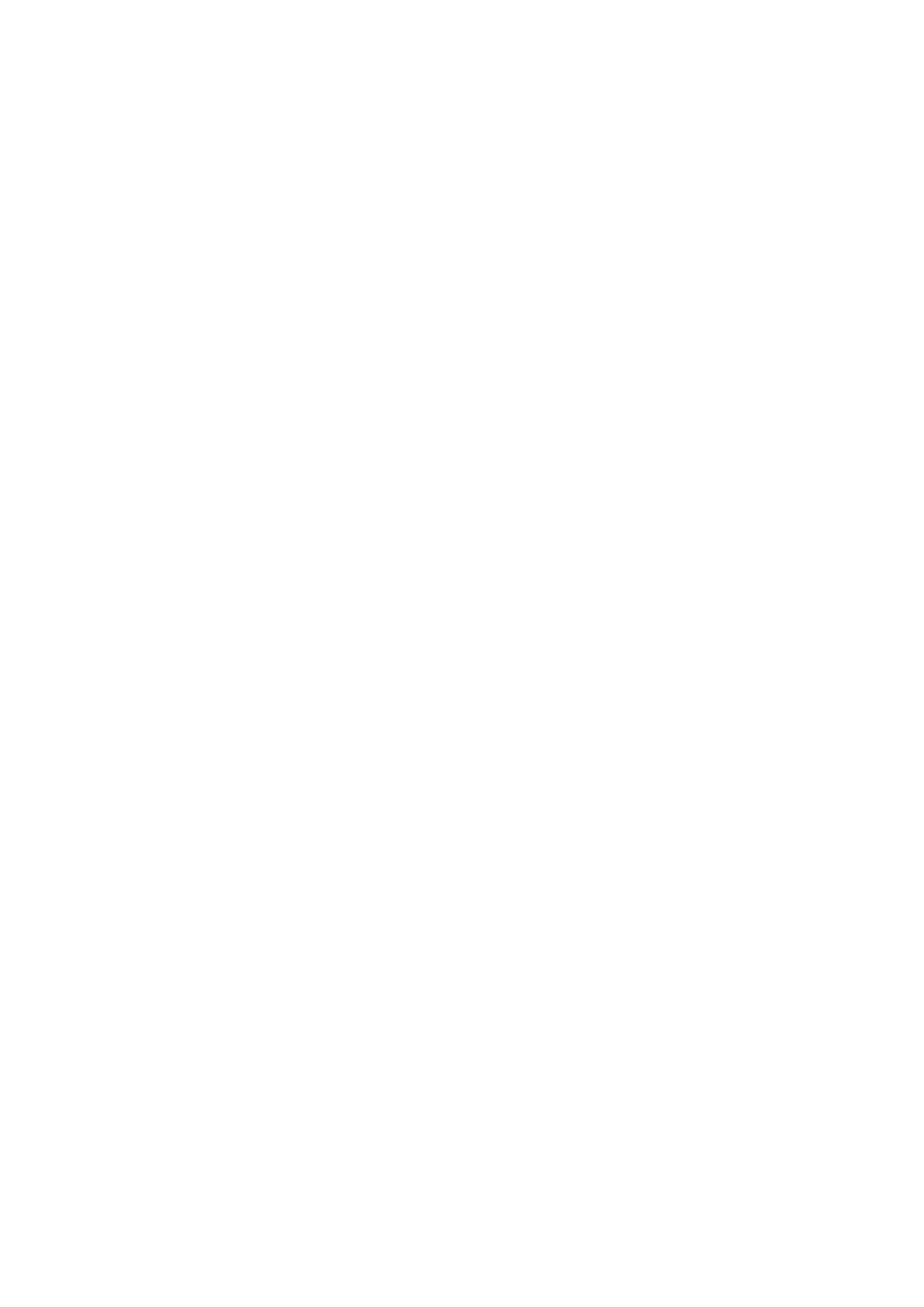## **AGENDA**

|     |                                                                                                                         | Page Nos.           |
|-----|-------------------------------------------------------------------------------------------------------------------------|---------------------|
| 1.  | Apologies for Absence                                                                                                   |                     |
| 2.  | Declarations of Interest by Members and Officers and as to the Party Whip                                               |                     |
| 3.  | Declarations of Intention to Record the Meeting                                                                         |                     |
| 4.  | Minutes of the meeting held on 24 June 2021                                                                             | $5 - 17$            |
| 5.  | Chairman's Report                                                                                                       | Verbal              |
| 6.  | Forward Plan of Policy & Finance Items                                                                                  | Report<br>$18 - 19$ |
|     | <b>Policy Items for Decision</b>                                                                                        |                     |
| 7.  | Reconstitution of Working Parties / Task & Finish Groups                                                                | $20 - 21$           |
| 8.  | <b>Street Naming and Numbering Policy</b>                                                                               | $22 - 60$           |
| 9.  | Target Hardening of Key Locations to Mitigate the Risk of Unauthorised<br>Encampments                                   | $61 - 66$           |
| 10. | Newark Towns Fund Update                                                                                                | $67 - 72$           |
| 11. | Enviro Crime - Strengthening our Enforcement Activity                                                                   | $73 - 77$           |
| 12. | The Nottingham and Nottinghamshire Compact                                                                              | $78 - 81$           |
| 13. | Proposed Acquisition of Section 106 Housing - Southwell                                                                 | $82 - 86$           |
| 14. | Payment of Children and Young People Space Contribution to Bilsthorpe<br>Parish Council                                 | $87 - 89$           |
|     | <b>Finance Items for Decision</b>                                                                                       |                     |
| 15. | General Fund, Housing Revenue Account (HRA) and Capital Projected<br>Outturn Report to 31 March 2022 as at 31 July 2021 | $90 - 106$          |
| 16. | Asset Data Software Procurement                                                                                         | $107 - 115$         |
|     | <b>Policy Items for Information</b>                                                                                     |                     |
| 17. | <b>Community Plan - Activity Focus</b>                                                                                  | $116 - 119$         |
| 18. | London Road Car Park                                                                                                    | 120 - 123           |